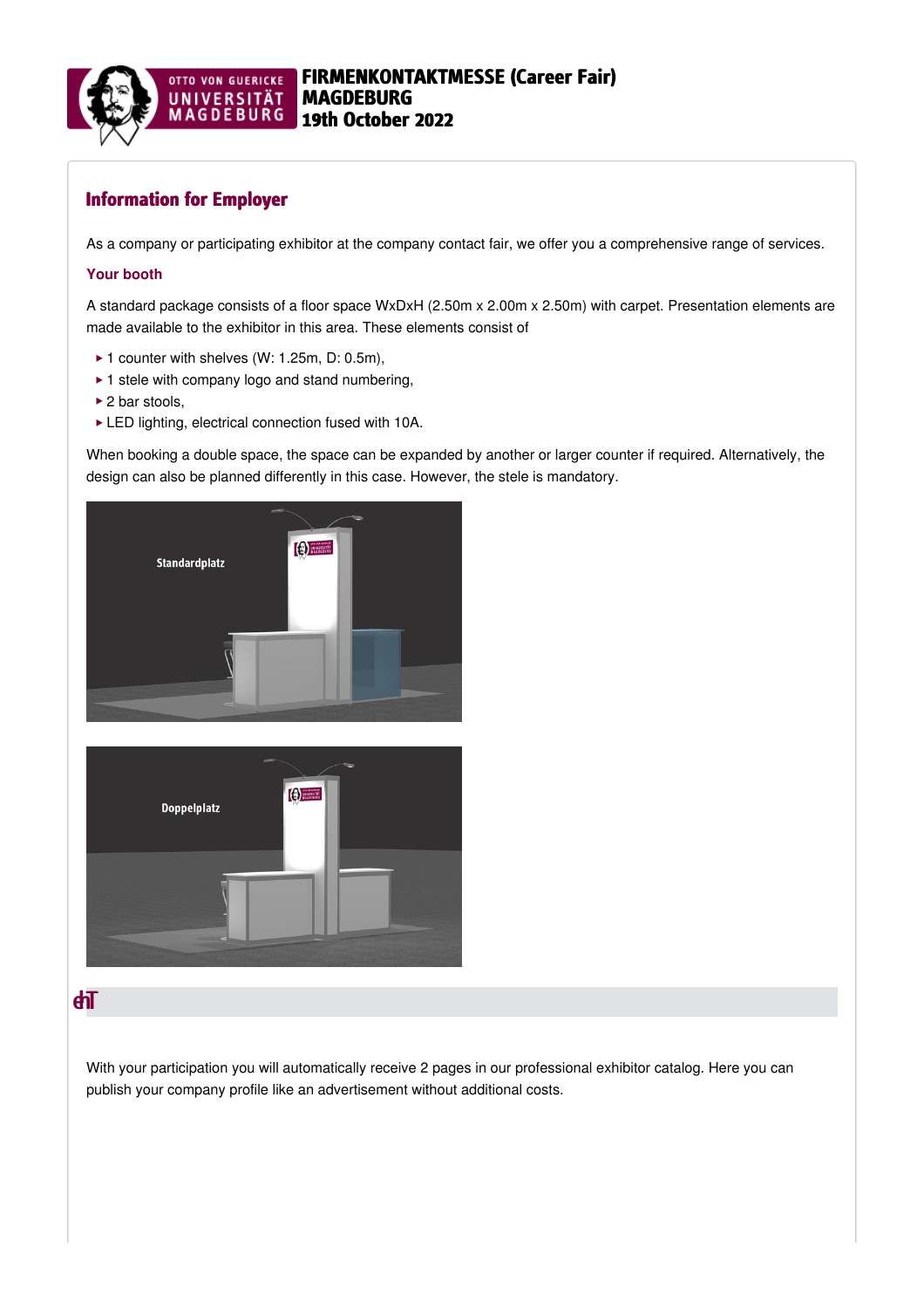

# riaf eht gnirud srot ibihxe l la rof ecivres l luF

### **Catering**

Help yourself to our rich buffet all day long. If you don't have time to come by the buffet yourself, our friendly service staff will bring drinks and snacks to your stand on a regular basis. You do not need to do anything else.

### **Construction and dismantling service**

Our competent staff will be happy to assist you with transport, construction and dismantling work.

### **[News](https://www.firmenkontaktmesse.ovgu.de/firmenkontaktmesse/en/News.html)**

**[Impressions](https://www.firmenkontaktmesse.ovgu.de/firmenkontaktmesse/en/News/That+was+the+Company+Contact+Fair+2021_+Impressions+and+more-p-716.html) of the career event at Otto von Guericke University Magdeburg**

**[Firmenkontaktmesse](https://www.firmenkontaktmesse.ovgu.de/firmenkontaktmesse/en/News/Firmenkontaktmesse+%28Career+Fair%29+on++DIGITAL+ways.html) (Career Fair) on DIGITAL ways**

**Warning notice about EXPO GUIDE, MULPOR Company, [International](https://www.firmenkontaktmesse.ovgu.de/firmenkontaktmesse/en/News/Warning+notice.html) Fairs Directory and other dubious providers**

**[Firmenkontaktmesse](https://www.firmenkontaktmesse.ovgu.de/firmenkontaktmesse/en/News/New+Design.html) (career fair) - new design**

›[more...](https://www.firmenkontaktmesse.ovgu.de/firmenkontaktmesse/en/News.html)



Join the OVGU-Career Services. Registration via your OVGU account.